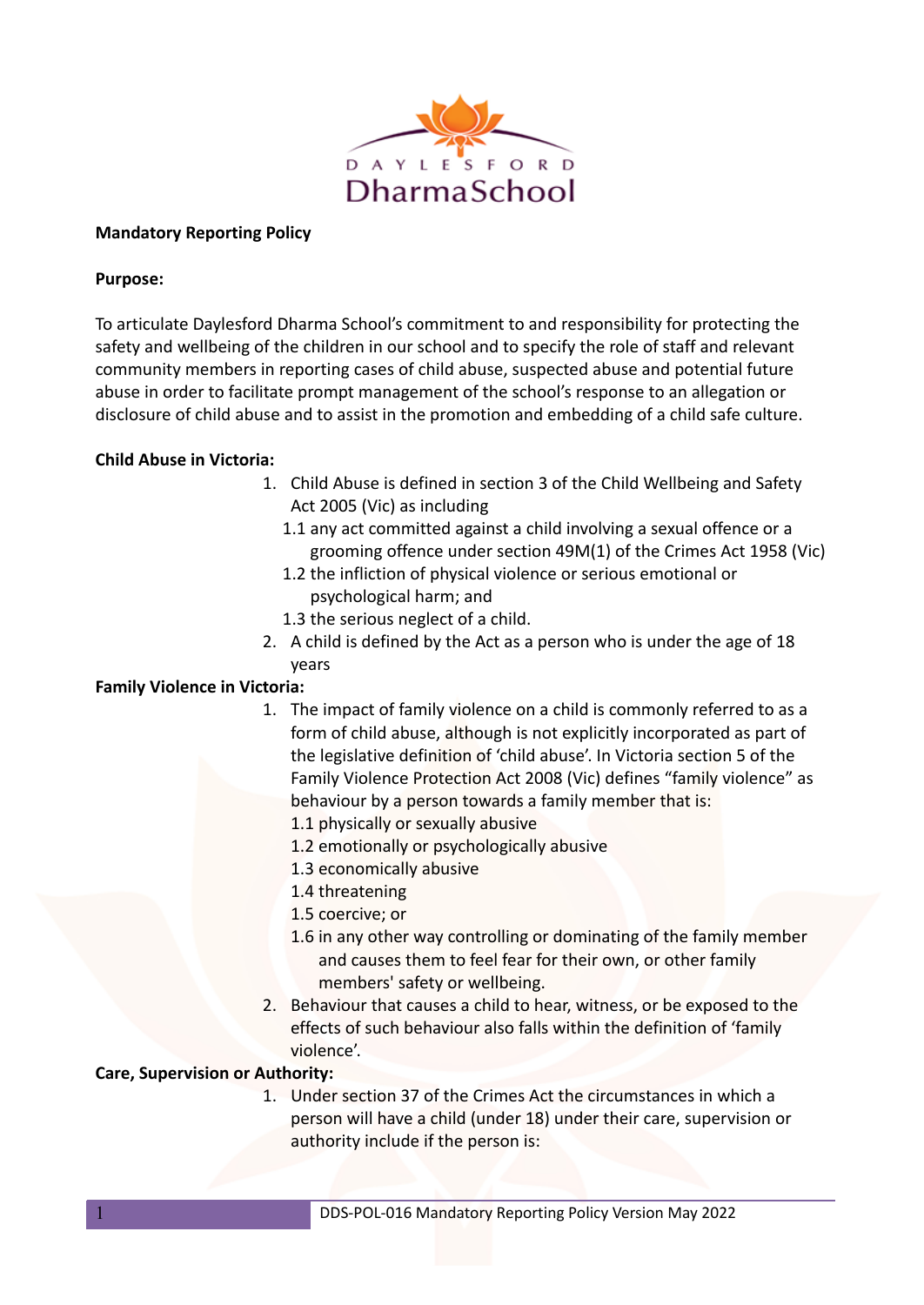- 1.1 the child's parent or stepparent
- 1.2 the child's teacher
- 1.3 the child's employer
- 1.4 the child's youth worker
- 1.5 the child's sports coach
- 1.6 the child's counsellor
- 1.7 the child's health professional
- 1.8 a person with parental responsibility for the child
- 1.9 a religious or spiritual guide, or a leader or official (including a lay member) of church or religious body, however any such guide, leader, official, church or body is described who provides care, advice or instruction to the child or has authority over the child; or
- 1.10 a police officer acting in the course of their duty in respect of the child.

#### **Direct Contact Volunteers:**

- 1. Direct Contact Volunteers are volunteers who are involved in providing support, guidance, and supervision directly to students and could potentially have direct contact with students during the normal course of providing the volunteer service.
- 2. The Working with Children Act 2005 (Vic) defines 'direct contact' as any contact between a person and a child (aged under 18) that involves:
	- 2.1 physical contact; or
	- 2.2 face to face contact; or
	- 2.3 contact by post or other written communication; or
	- 2.4 contact by telephone or other oral communication; or
	- 2.5 contact by email or other electronic communication.
- 3. Direct Contact Volunteers may have:
	- 3.1 limited supervision by School staff in their role
	- 3.2 significant amounts of 1:1 time with students
	- 3.3 supervisory responsibility for one or more students, such as in a sports' coaching role or learning support role.

#### **Indirect Contact Volunteers:**

1. Indirect Contact Volunteers are those volunteers who are involved in providing support and services whilst not directly assisting a specific group of students.

#### **Direct Contact Contractors:**

1. Direct Contact Contractors are third party contactors who have direct contact with students during the normal course of their work or contractors who may be in a position to establish a relationship of trust. This also includes any contractors whom a school is legally required to screen.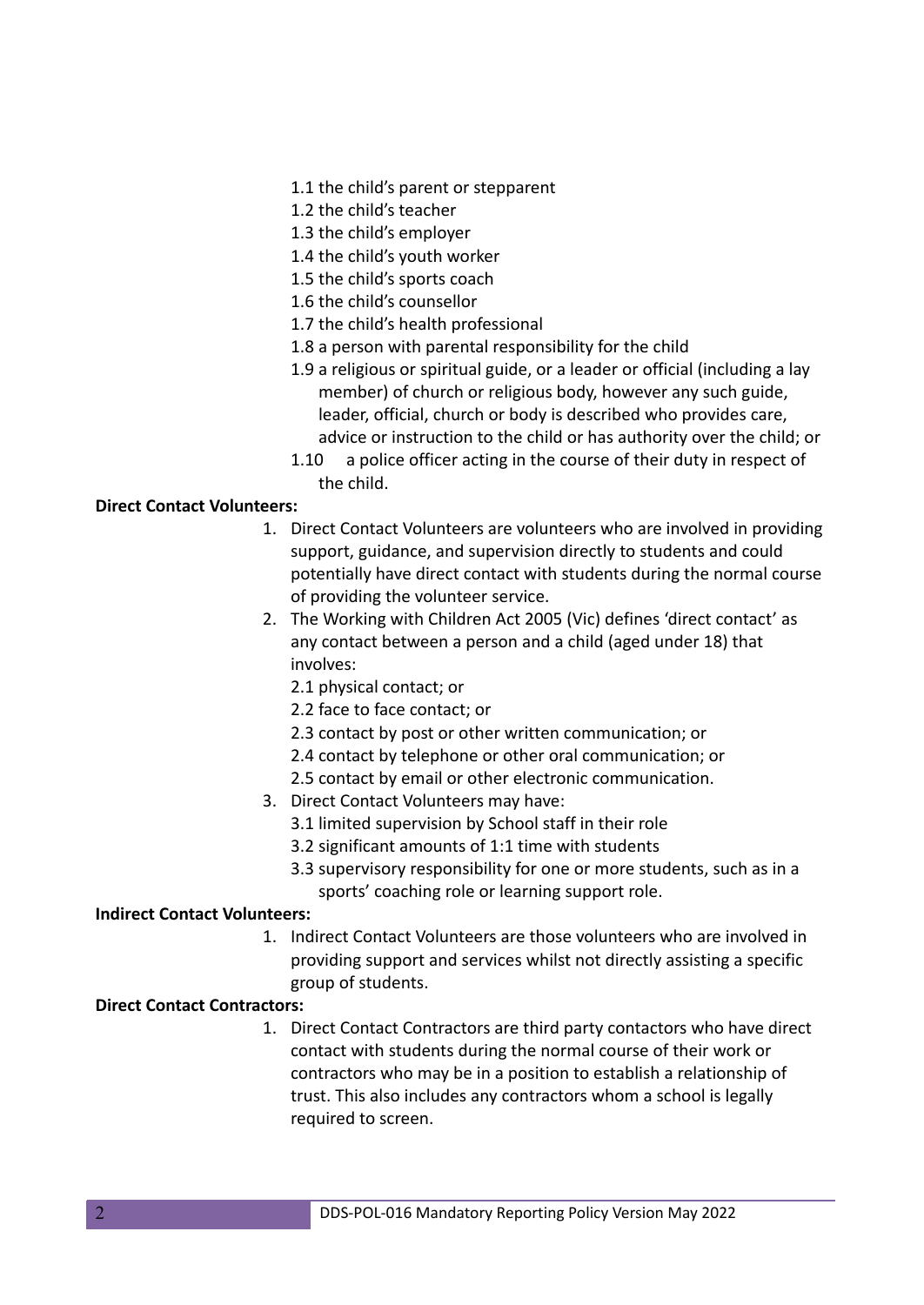2. The definition of 'direct contact' included under Direct Contact Volunteers applies to Direct Contact Contractors.

#### **Sexual Offences:**

- 1. A sexual offence occurs when a person involves a child in sexual activity, or deliberately puts the child in the presence of sexual behaviours that are exploitative or inappropriate to the child's age and development. Children may be bribed or threatened physically or psychologically to make them participate in the activity. Sexual offences are governed by the Crimes Act 1958 (Vic).
- 2. Sexual abuse can involve a wide range of sexual activity and may include fondling, masturbation, oral sex, penetration, voyeurism, and exhibitionism. It can also include exploitation through pornography or prostitution.
- 3. Student Sexual Offending and Student-to-Student-Sexual Offending 3.1 Unwanted sexual behaviour towards a student by a child 10 years or over can constitute a sexual offence and is referred to as student sexual offending. All incidents, suspicions and disclosures of student sexual offending must be responded to in accordance with the School's Procedures for Responding to and Reporting Allegations of Child Abuse.
- 4. Encouragement to Engage in Sexual Activity
	- 4.1 It is a criminal offence for an adult to encourage a child to engage in, or to be involved in, sexual activity where the adult seeks or gets sexual arousal or sexual gratification from the encouragement or the sexual activity. There are two "encouragement" offences in the Crimes Act 1958 (Vic):
		- 4.1.1 Section 49K: encouraging a child under the age of 16 to engage in, or be involved in, sexual activity
	- 4.2 A section 49K offence carries a maximum 10-year term of imprisonment.
	- 4.3 The Crimes Act 1958 (Vic) defines 'encourage' to include suggest, request, urge and demand. Conduct which occurred outside Victoria or while the child was outside Victoria can still constitute an offence.
	- 4.4 The encouragement offences cover conduct that is similar to grooming but are broader. Both the encouragement and grooming offences are 'preparatory' offences, but encouragement behaviour occurs at a later stage to grooming, or closer to the substantive sexual offence. The encouragement offence applies to sexual activity that would otherwise not be a criminal offence.
	- 4.5 Note: Both offences of grooming and encouragement to engage in sexual activity are sexual offences reportable under every adult's Obligation to Report a Sexual Offence.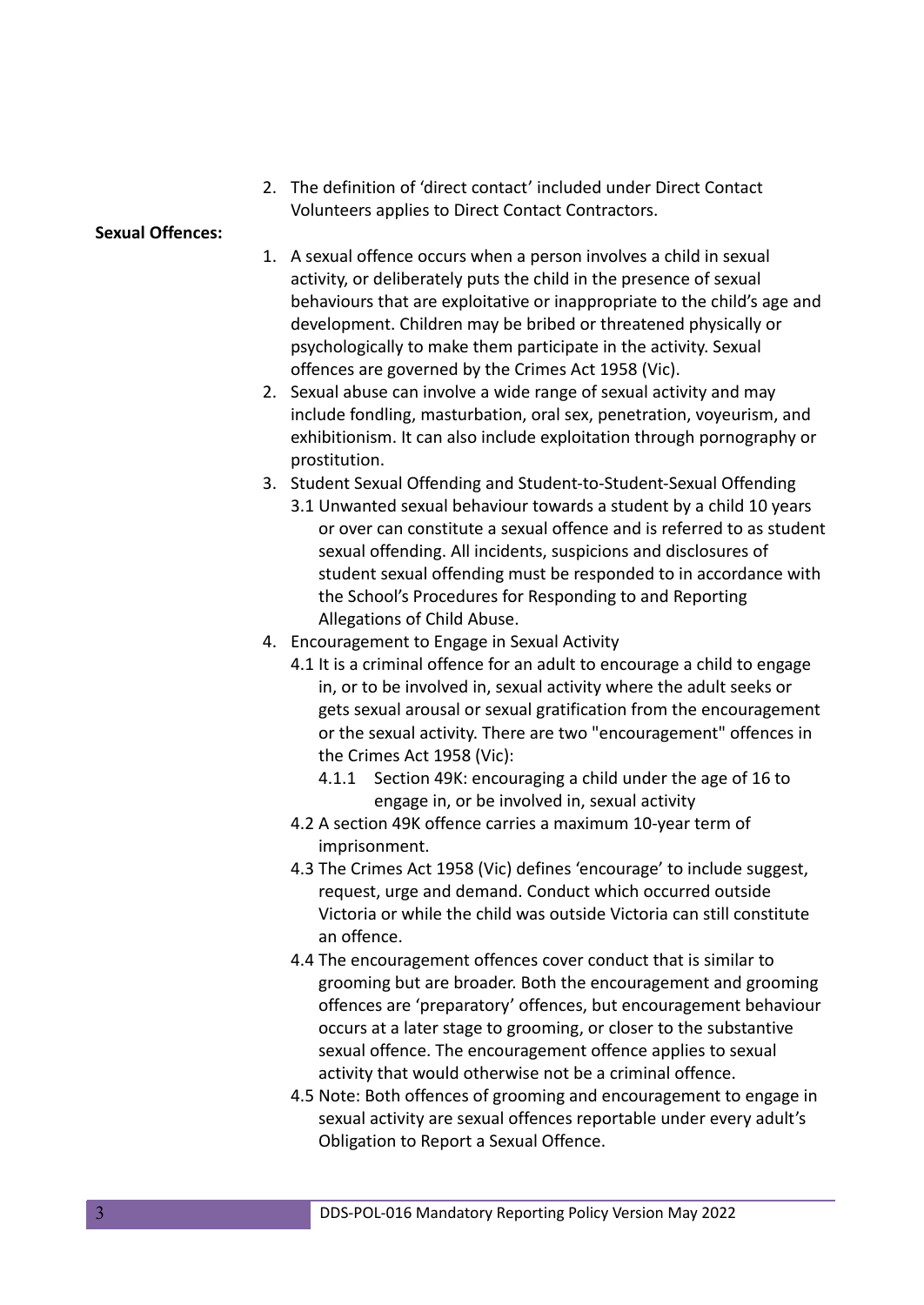#### **Grooming:**

- 1. Grooming is defined by the Royal Commission into Institutional Responses to Child Sexual Abuse as behaviours that manipulate and control a child, their family and other support networks, or institutions with the intent of gaining access to the child, obtaining the child's compliance, maintaining the child's silence and avoiding discovery of the sexual abuse.
- 2. Grooming by an adult for sexual conduct with a child under the age of 16, or with a person under the care, supervision or authority of the adult, is a crime under section 49M of the Crimes Act 1958 (Vic).
- 3. Grooming does not necessarily involve any sexual activity or even discussion of sexual activity. Conduct which occurred outside Victoria or while the child was outside Victoria can still constitute an offence.
- 4. Certain behaviours or acts will not in isolation constitute grooming behaviour. However, where there is a repeating pattern of indicative behaviour, or several incidents of indicative behaviour, it may constitute grooming behaviour.
- 5. Online Grooming:
	- 5.1 The sexual offence of grooming under section 49M includes online grooming which occurs when an adult (18 years or over) uses electronic means to communicate with a child under the age of 16 in a predatory fashion to try and lower the child's inhibitions, or heighten their curiosity regarding sexual behaviour or activity, with the aim of eventually meeting them in person for the purposes of sexual activity. This can include communications through social media, online chat rooms, sexting or emails.
- 6. What is Not Grooming?
	- 6.1 Not all physical contact between a student and a staff member or any person engaged by the School to provide services to children, including a Volunteer, will be inappropriate and/or an indicator of possible grooming behaviour.
	- 6.2 The following contact with students is not grooming behaviour:
		- 6.2.1 administration of first aid;
		- 6.2.2 supporting students who have hurt themselves;
		- 6.2.3 non-intrusive gestures to comfort a student who is experiencing grief, loss or distress, such as a hand on the upper arm or upper back; and
		- 6.2.4 non-intrusive touching i.e. shaking a student's hand or a pat on the back to congratulate a student.

## **Physical Violence:**

1. Physical violence occurs when a child (under 18) suffers or is likely to suffer significant harm from a non-accidental injury or injuries inflicted by another person.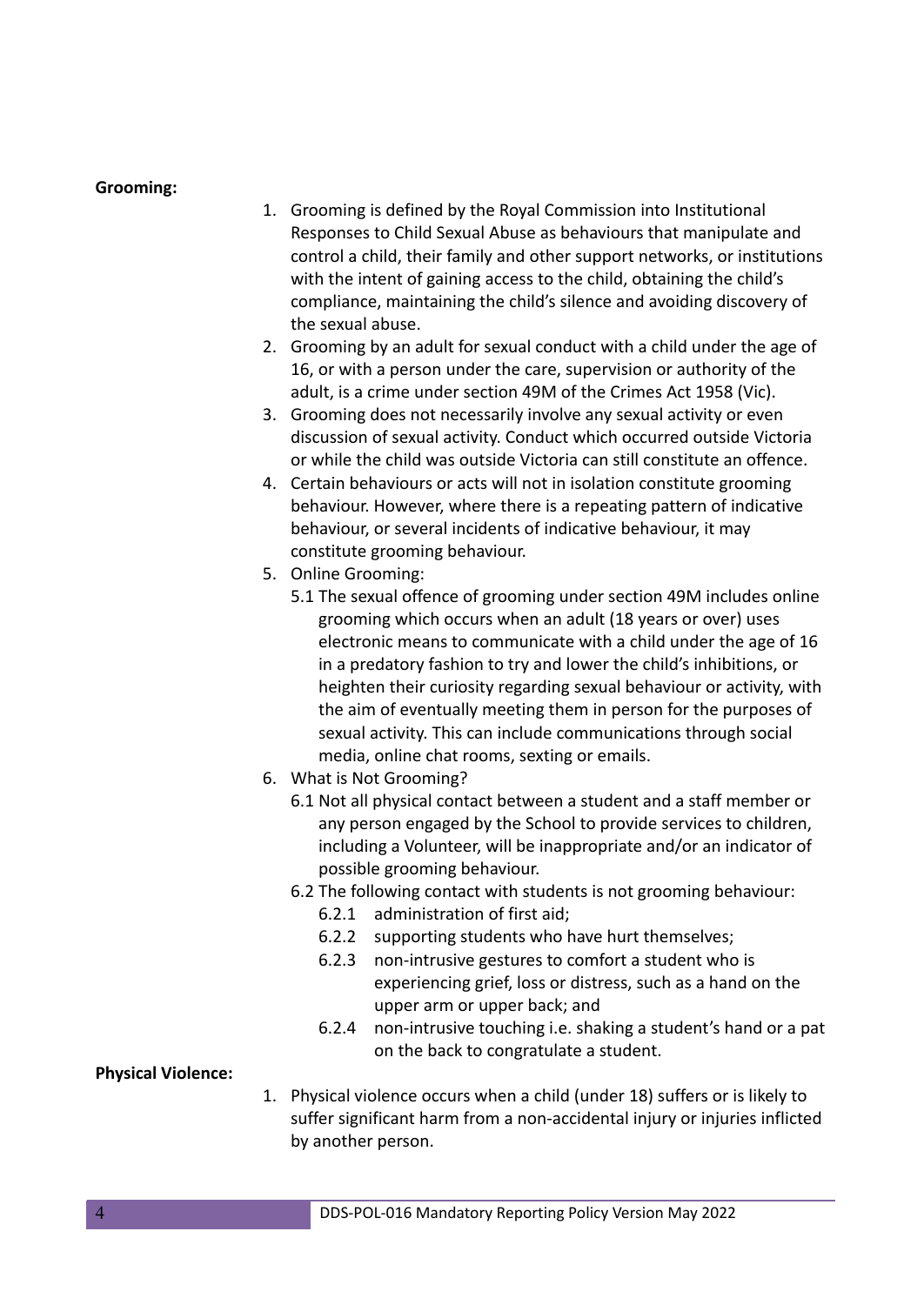2. Physical abuse does not mean reasonable discipline, though it may result from excessive or inappropriate discipline.

## **Serious Emotional or Psychological Harm:**

- 1. Serious emotional or psychological abuse may occur when a child (under 18) is repeatedly rejected, isolated or frightened by threats or the witnessing of family violence. It also includes hostility, derogatory name-calling and put-downs, or persistent coldness from a person, to the extent where the behaviour of the child is disturbed or their emotional development is at serious risk of being impaired. Serious emotional or psychological harm could also result from conduct that exploits a child without necessarily being criminal, such as encouraging a child to engage in inappropriate or risky behaviours.
- 2. Psychological or emotional abuse may occur with or without other forms of abuse.

# **Serious Neglect:**

1. Serious neglect is the continued failure to provide a child (under 18) with the basic necessities of life, such as food, clothing, shelter, hygiene, medical attention or adequate supervision, to the extent that the child's health, safety and/or development is, or is likely to be, jeopardised. Serious neglect can also occur if an adult fails to adequately ensure the safety of a child where the child is exposed to extremely dangerous or life-threatening situations.

# **Family Violence:**

- 1. In Victoria "family violence" is a defined term under the Family Violence Protection Act 2008 (Vic.). It is a criminal offence.
- 2. Family violence is behaviour towards a family member that may include:
	- 2.5 physical violence or threats of violence
	- 2.6 verbal abuse, including threats
	- 2.7 emotional or psychological abuse
	- 2.8 sexual abuse; and
	- 2.9 financial and social abuse.
- 3. It is important to remember that "family violence" extends to behaviour that causes a child (under 18) to hear, witness, or be exposed to the effects of "family violence". A child's exposure to family violence constitutes child abuse.
- 4. As family violence can result in one or more forms of child abuse (being sexual offences, physical violence, serious emotional or psychological harm or serious neglect) the physical and behavioural indicators of these types of abuse may also be indicative of a family violence situation.

## **Mandatory Report:**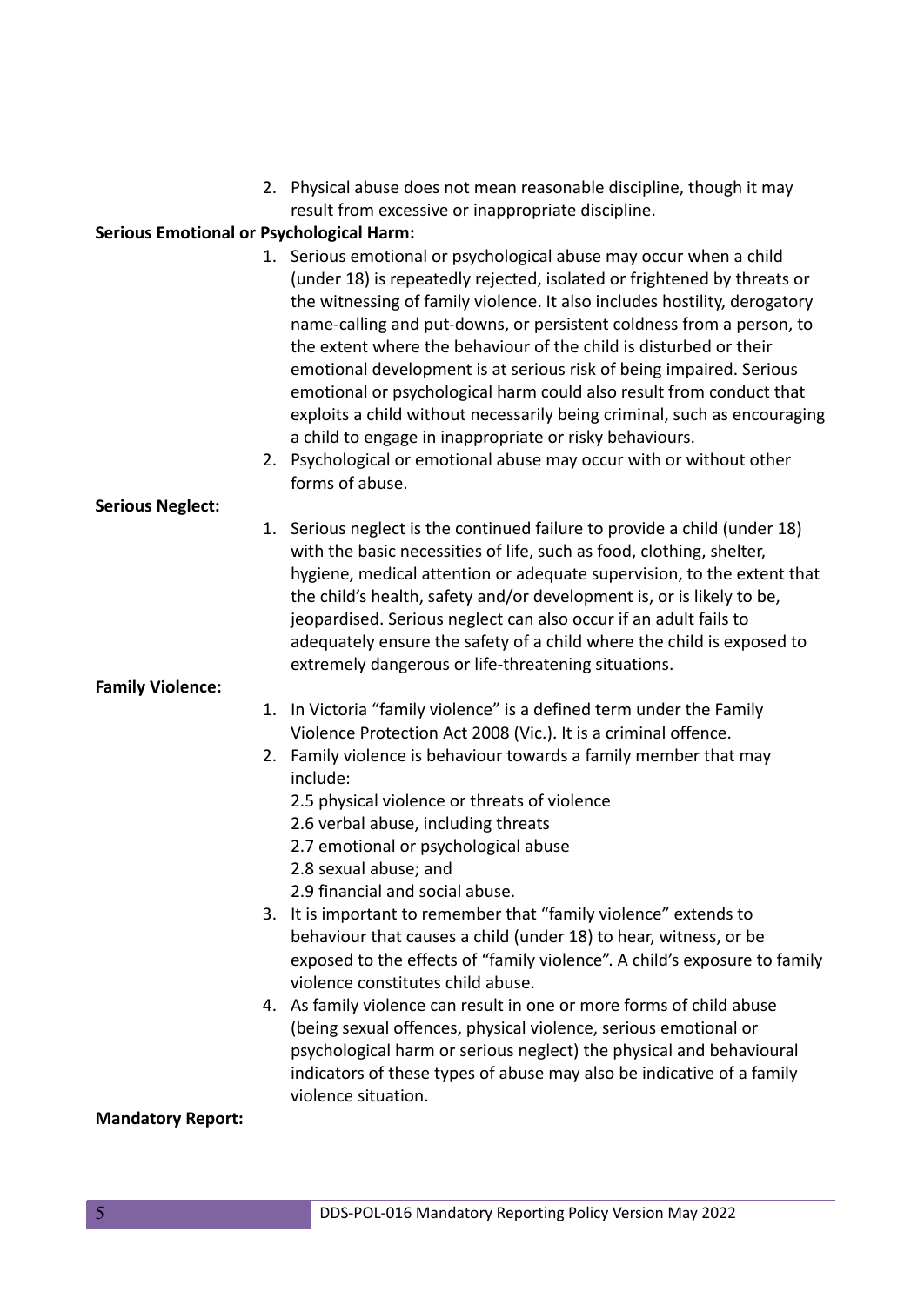1. A report made to Child Protection, by a person mandated under the Act, that is based on a reasonable belief that a child is in need of protection from abuse.

#### **Mandatory reporter:**

1. Person(s) required under the Children, Youth and Families Act 2005 (Vic.) to make a report to the Child Protection if they believe a child is in need of protection from physical injury or sexual abuse. Mandatory reporters include registered school teachers, principals, school councillors, people in religious ministry and registered nurses.

#### **Reasonable grounds:**

- 1. A belief on 'reasonable grounds' is formed if a reasonable person in the same position would have formed the belief on the same grounds. For example, there may be reasonable grounds:
	- 1.1 A child states they have been physically or sexually abused,
	- 1.2 A child states that they know someone who has been physically or sexually abused (sometimes the child may be talking about themselves),
	- 1.3 Someone who knows the child states they have been physically or sexually abused,
	- 1.4 Professional observations of the child's behaviour or development leads the mandated professional to form a belief that a child has been abused or is likely to be abused
	- 1.5 Signs of sexual or physical abuse leads to a belief that the child has been abused

## **Aims:**

- **1.** To ensure that staff, teachers, volunteers, and contractors are fully informed of their responsibilities and obligations in protecting the safety and wellbeing of children and young people and understand how to discharge them.
- **2.** To ensure students are empowered through an understanding of how to engage in and enact respectful relationships.
- 3. To enable staff to identify the indicators of a child or young person who may be in need of protection.
- 4. To enable staff to make a report of a child or young person who may in need of protection.
- 5. To embed a child safe culture in the school community which permeates into the wider community through family inclusion.

## **Principles:**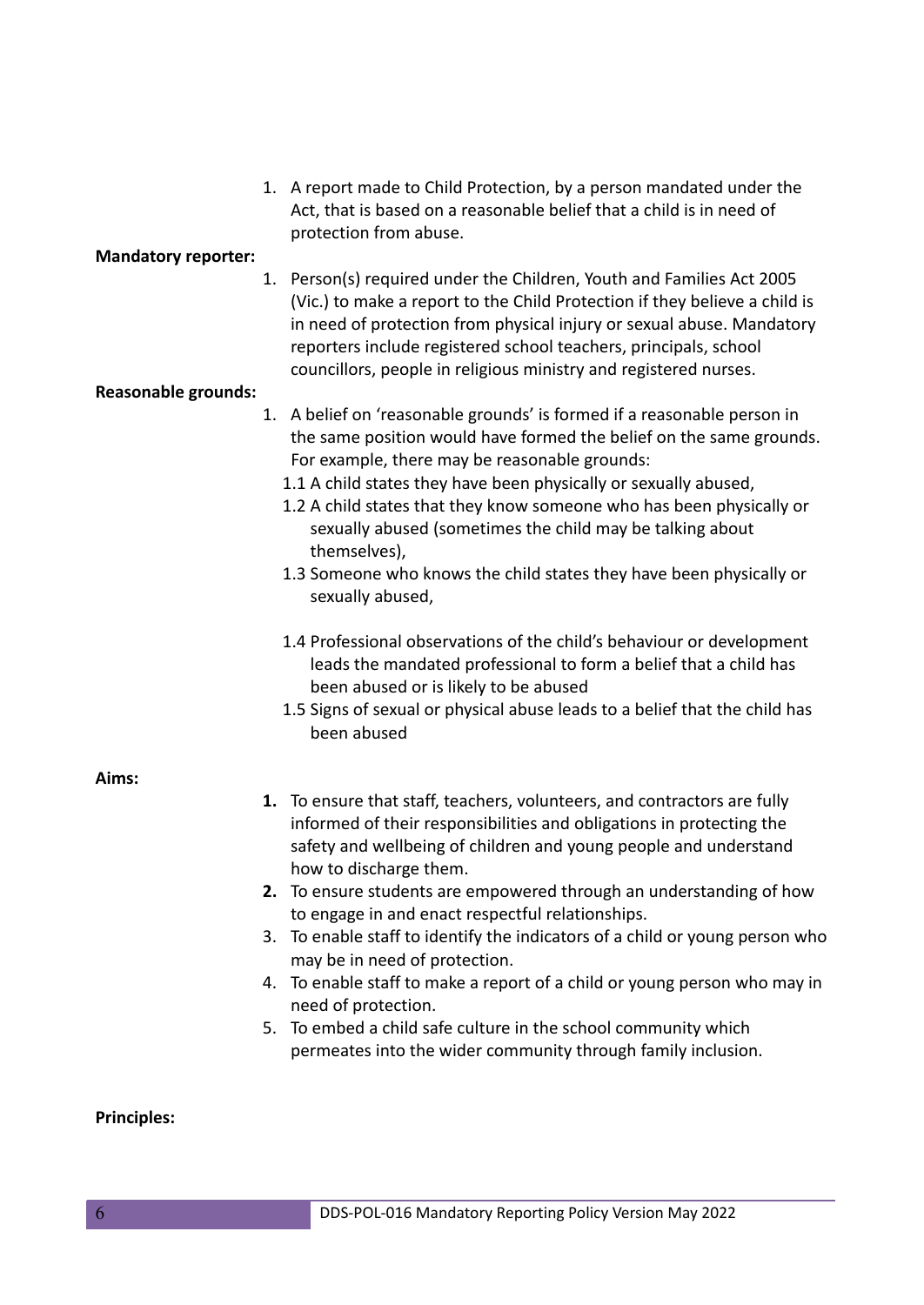Mandatory reporting arises from the requirements of the Children, Youth and Families Act 2005 (Vic.) and, the Victorian Child Safe Standards and Ministerial Order 1359 for the protection of children from harm due to physical injury, serious neglect, serious emotional or psychological harm, sexual abuse and/or the impacts of family violence. School personnel mandated under this Act who, in the course of carrying out their duties, forms a reasonable belief that a child is in need of protection from abuse, must report that belief and the grounds for it as soon as possible.

# **Concurrent duty of care:**

Quite apart from mandatory reporting requirements, a teacher has a concurrent duty of care to protect a student from harm that is reasonably foreseeable. A breach of this duty of care may lead to legal action being taken against the individual teacher or teachers concerned.

A breach of this duty of care will be established if a teacher or principal failed to take immediate and positive steps after having acquired actual knowledge or formed a belief that there is a risk that a child is being abused or neglected including sexual abuse.

# **Related legislation:**

Children, Youth and Families Act 2005 (Vic) Child Wellbeing and Safety Act 2005 (Vic) Crimes Act 1958 (Vic) Education and Training Reform Act 2006 Victorian Child Safe Standards and Ministerial Order 1359 Family Violence Protection Act 2008 (Vic) Victorian Institute of Teaching Act 2001 Child Safe Standards, available at: www.vrqa.vic.gov.au/childsafe

## **Responsibilities:**

Under the provisions of the Children, Youth and families Act (2005), mandated professionals are legally compelled to make a report to your local Child FIRST provider (Department of Human Services Child Protection) if they form a belief on reasonable grounds that a child is suffering from or at risk of abuse.

School staff have a duty of care to protect the safety, health and wellbeing of children in their care and if they have concerns about children in their care it is imperative to take immediate action. Teachers, principals, school councillors, people in religious ministry and nurses are mandated professionals and therefore any other school staff or volunteers must report any concerns to a mandated professional.

# **Procedure for Responding to and Reporting Allegations of Child Abuse:**